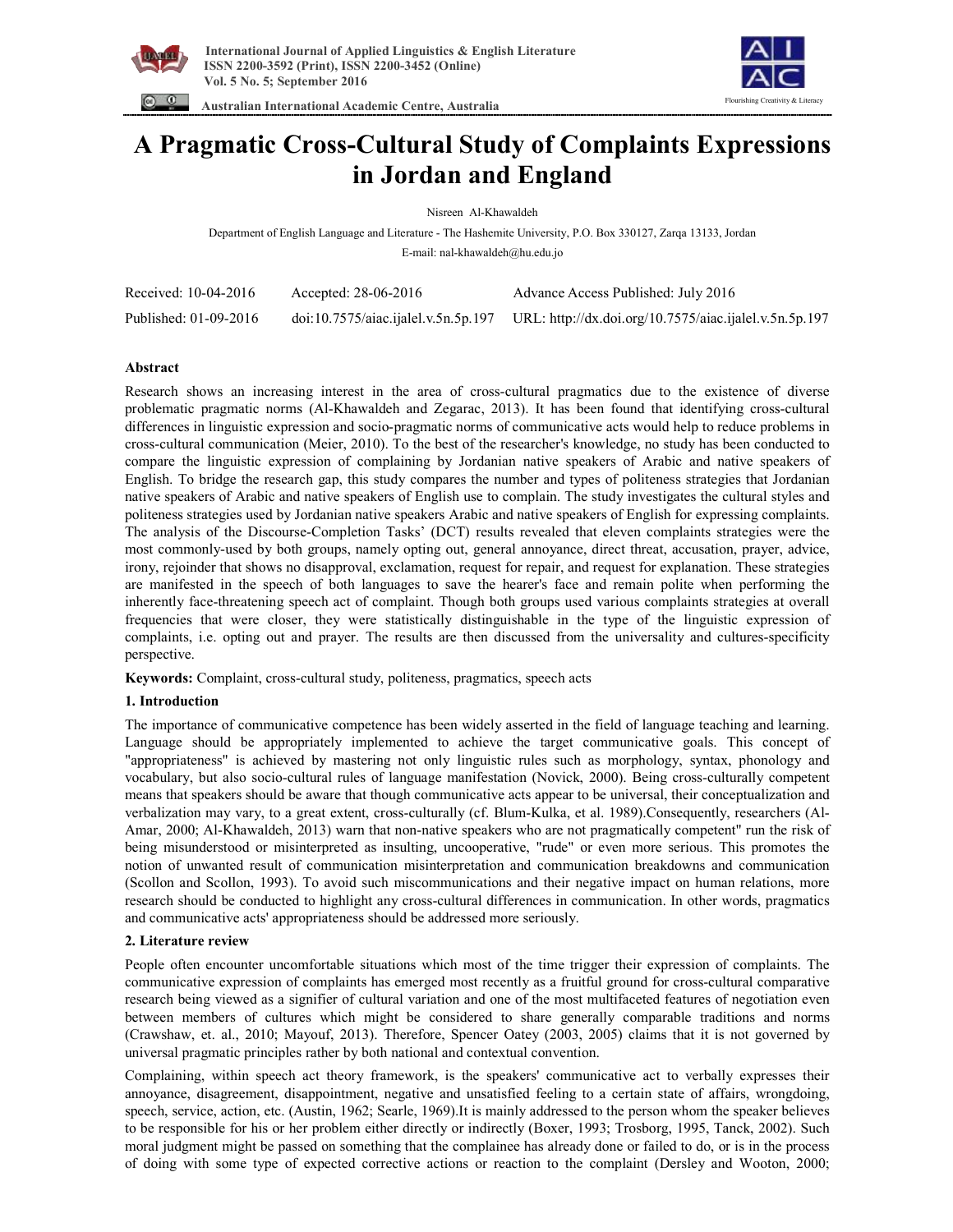Monzoni, 2009). It includes acts of threatening, accusing, cursing and reprimanding (Leech, 1981). Thus, it is intended to cause an offence that is highly threatening to the social relationship between the interlocutors.

The degree of directness is determined by the extent to which the complainer wants to explicitly mention the complaints to the complainee. In other words, the direct complaint itself is never formulated in the utterance (Trosborg, 1995). Clyne (1994) differentiates between whinges (i.e. ''long or repeated expression of discontent not necessarily intended to change or improve the unsatisfactory situation'' (Clyne, 1994: 49) and direct complaints (i.e. A direct complaint involves an explicit or implicit accusation and at least one explicit or implicit directive (Clyne, 1994: 54). ) where in whinges the addressee is not primarily held responsible for the perceived offence (Boxer, 1993); instead, whinges serve as a release of negative emotion safely, instead of provoking action to redress the offence. This could imply that they might be used as to elicit others' sympathy, thus as a means to build rapport with others.

A further distinction of two types of complaints has been introduced by Searle (1975): expressive complaints where the speaker should seek sympathy or commiseration from hearer and directive complaints where speaker should issue a directive (i.e. an attempt to persuade hearer to do something to repair the damage. Olshtain and Weinbach (1988) describe some preconditions in which an expression of complaint may occur: The speaker accounts with "socially unacceptable act" (SUA)

- -The speaker perceives the consequences of it as offensive.
- -The hearer is regarded as responsible for the SUA.
- -The speaker decides to express his/her displeasure.

Studies on the communicative behavior of complaining behavior were mono-cultural, cross-cultural and inter-language studies (Yarahmadi and Fathi, 2015; Hussein,and Al-Mofti, 2014; Orthaber and Marquez-Reiter, 2011;Farnia, Buchheit, and Bintisalim, 2010; Henry and Ho, 2010;Chen, 2009; Monzoni, 2009; Önalan, 2009; Ruusuvuori and Lindfors, 2009 ; LaForest, 2009;Prykarpatska, 2008; Yian, 2008; Umar, 2006, Eslami Rasekh and Fatahi, 2004;Oh, 2003, Boxer, 1993; Schaefer, 1982; Bonikowska, 1988; Drew & Holt, 1988; Bayraktaroğlu, 1992). Within politeness theory framework, complaining is a face-threatening act to the hearer (Brown, & Levinson, 1987). Making direct complaint, the speaker is more likely to threat the addressee's face, thus hurt his/her feelings and damage their relationship (Moon, 2001).Consequently, speakers may tend to employ various linguistic forms along with nonverbal signals so as to save the hearer's face and remain polite even when performing the inherently face-threatening (Sauer, 2000). As in the case of this study, cross-cultural studies on complaint determine how respondents from different cultures vary in their choice of the preferred strategies.

Trosborg (1995: 348), a reference linguistic work on complaining, points out that one can complain using various ways: a complainer may not explicitly complain by formulating an indirect complain to show his/her awareness of offence but without using clear mentioning the exact cause to evade a conflict when revealing discontent such as "it was working properly yesterday". A complainer may also express his/her annoyance or disapproval explicitly as result from certain case or situation in which the complainer implies that a complainee should take responsibility but he/she avoids explicitly stating that complainee as a guilty person such as "Oh! This will make me lose my job". Moreover, a complainer may also resort to either accuse the complainee of being in some ways connected with the offence such as "Were you coloring next to my sofa?" or blame the complainee for being guilty of the offence such as "You really are inconsiderate; you have done it again".

Olshtain and Weinbach (1993) in his study also identified various types of strategies for the act of complaining. First, the mitigated strategy where the speaker decides to avoid the act and not to show his/her feelings of displeasure or annoyance to sound more polite and give the impression that he/she cares for the hearer. Second, the indirect strategy is when the speaker opts to perform the act of complaining in off-records by giving the hint of inconvenience to gain certain payoffs.

### **3. Statement of the problem**

The present study was driven by some insights from previous works. Speakers are required to have socio-cultural competence alongside linguistic competence in order to perform the communicative acts appropriately. Being pragmatically incompetent risk of the danger of being misinterpreted, misunderstood, or might even experience communication breakdown as a result of lack of language mastery of communicative acts of complaining (Thomas, 1983). Special attention should be paid to the expression of complaints due to the fact that it is a face-threatening act when the speaker violates the socio-cultural rule of speaking. People from different cultures have different beliefs, values and attitudes which influence the way they communicate and are perceived by others. People may tend to explicitly or implicitly follow these specific socio-cultural norms/rules as they may guide the interpretation of communicative acts. According to Wolfson (1981: 123), "speech acts differ cross-culturally not only in the way they are realized but also in their distribution, their frequency of occurrence, and in the functions they serve".

The decision to focus particularly on this speech act was made based on its sensitivity and frequency as a salient instance of negatively affective communicative acts in everyday life. Complaining is a relatively more intricate communicative act because of the lack of pre-determined forms and the negotiable interpretations. Olshtain and Weinbach (1993) claims that performing the communicative act of complaint can involve different realization patterns which may vary in line with their degree of severity on the addressee's face .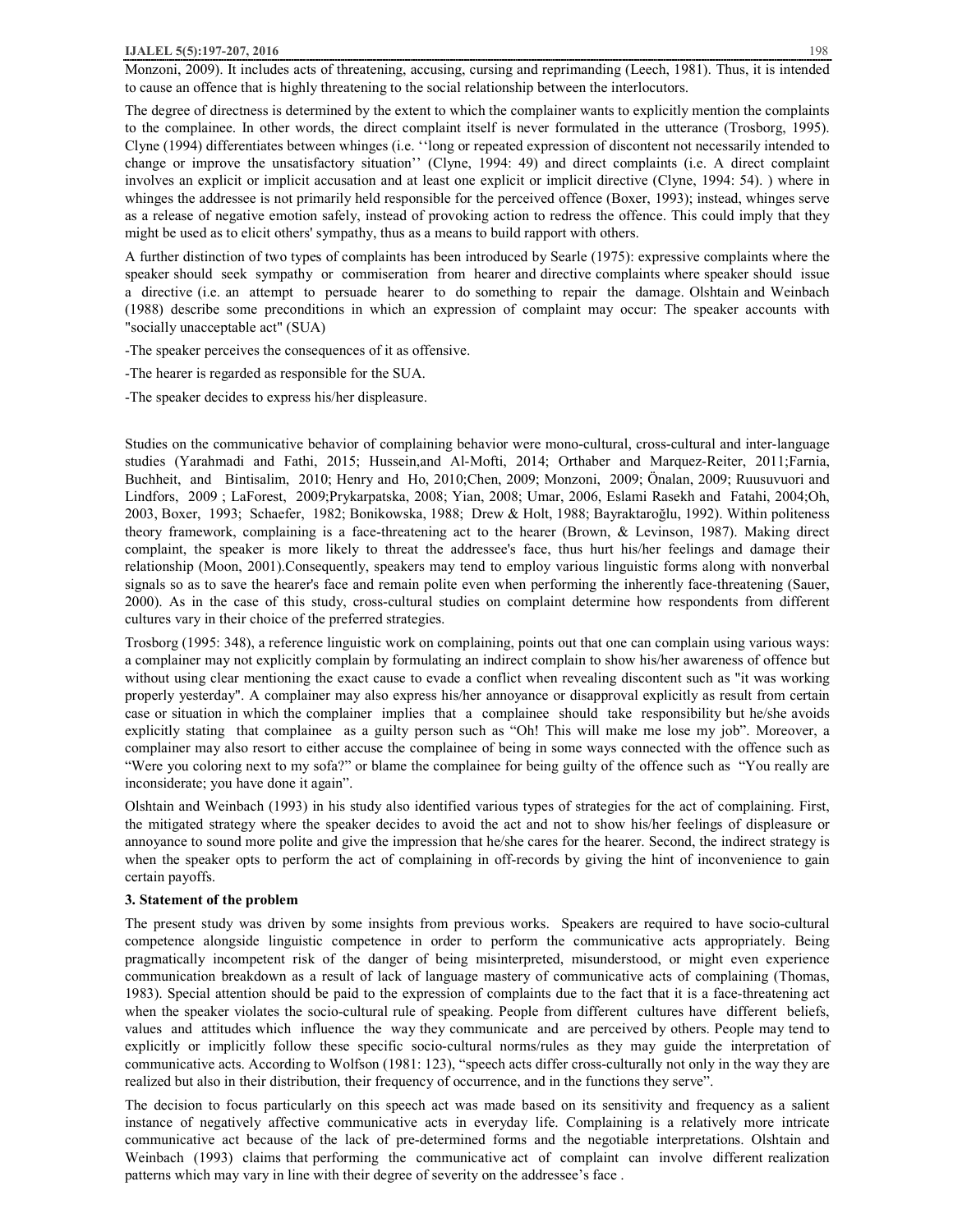If being viewed by native speakers as very difficult to execute, performing the speech act of complaining is of course very challenging for nonnative speakers. Thus, in order to find out the appropriate means of expressing complaining, the utterances of native speakers of the target language and culture should be studied first and social variables affecting them should be analyzed. This means that cross-cultural comparison–based data, as this study, is needed to form a baseline for further inter-language investigations of points of inter-cultural clashes.

Previous cross-cultural studies on the communicative acts show that compared to other communicative speech acts, little attraction has been paid to the expression of complaints in general. To the best of the present researcher's knowledge, there has been no attempt to compare the culture of Jordan with that of England in relation to linguistically communicating complaints.

### **4. Significance of the study**

The present study is original in that it makes a contribution to the field of cross-cultural pragmatics by considering the linguistic expression of complaints in two markedly different cultures of Jordan and England, in a way which addresses some considerable research gaps in the previous research. The comparison of the patterns of the linguistic realization of the expression of complaints in these two cultures assist us to gain more fine-grained insights into the dissimilarities and/or resemblances in the linguistic behaviours and the conceptualisations of linguistic politeness associated with it in these target cultures. The cast of new light on the sociopragmatic and pragmalinguistic aspects of the communicative expression of complaints could reduce the risk of miscommunication in intercultural communication situations between Jordanians and English.

Thus, it is hoped that the study will provide a substantial contribution to knowledge through enriching the growing body of comparative cross-cultural research as such comparison can provide important insights into theoretical issues regarding the nature of communicative acts, the relation between their types and the common principles of human communication, the social implications conveyed by performance besides the relation between the culture-specific and the universal features of communicative acts types. Besides establishing descriptions of how native speakers perform verbally in day-to-day interactions, this research sheds lights on English native speakers' linguistic behaviour of refusal. Thus, the study could serve as baseline information for further inter-language research and in educational settings. The newly formulated code scheme is of a great significance and can be adopted for further Jordan, other Arabic speaking countries, or English based-comparative studies. In light of Tanck's (2002) recommendation that material for teaching pragmatics should be based on careful analysis of research findings, the study is anticipated to be of a valuable enrichment to the applied linguistics field. In particular, it is pertinent and applicable to teaching both languages to non- natives, it benefits teachers and administrators in updating their present curricula and instructional plans considering what is new in research.

# **5. Methodology**

### *5.1 Research questions and hypotheses*

1. Are there any differences in the expression of complaints between Jordanian native speakers of Arabic and native speakers of English in respect of the use of different numbers of strategy for making complaints?

2. Are there any differences in the expression of complaints between Jordanian native speakers of Arabic and native speakers of English in respect of the use of different types of strategy for making complaints?

### Hypothesis

H0 1.1: Jordanian native speakers of Arabic and native speakers of English do not significantly use different numbers of strategies when making complaints.

H0 1.2: Jordanian native speakers of Arabic and native speakers of English do not significantly use different types of strategy for making complaints.

### *5.2 Instruments*

This research study adopted DCT as the research instrument for collecting data. Qualitative approach is appropriate to meet the aims of the present study of investigating the pattern and frequency of the linguistic expression of complaints. Despite the fact that DCTs may not be completely dependable research instrument since they do not actually mirror accurately an individual's behavior in, and their associated perceptions of, natural exchanges, they afford researchers the chance to collect typical responses pertaining to examples of typical situations from members of specific cultural groups, enabling them to categorize responses in a way which shows how representative these rejoinders are of particular situations in specific cultures. Well-designed DCTs are considered valuable instruments for revealing participants' pragmalinguistic knowledge of linguistic forms (i.e. the strategies) as they shape the communicative speech acts' structure as they are in the speakers' minds besides revealing their perception and sociopragmatic knowledge of the contextual variables under which specific strategies are appropriate (Kasper and Rose, 2002). Given that this research study is cross-cultural comparative study, DCTs are reliable enough to collect data which is consistent with natural data, at least in the main patterns and formulas with low costs within a short period in a controlled context (where we can vary and control the social and situational variables). They may be sufficiently accurate for testing the hypotheses under investigation and enable drawing a generalisation of semantic formulas and strategies used by a sample of target populations of sufficient size. Observation was not found possible for the present study due to some limitations; time, financial, the impossibility of having a homogeneous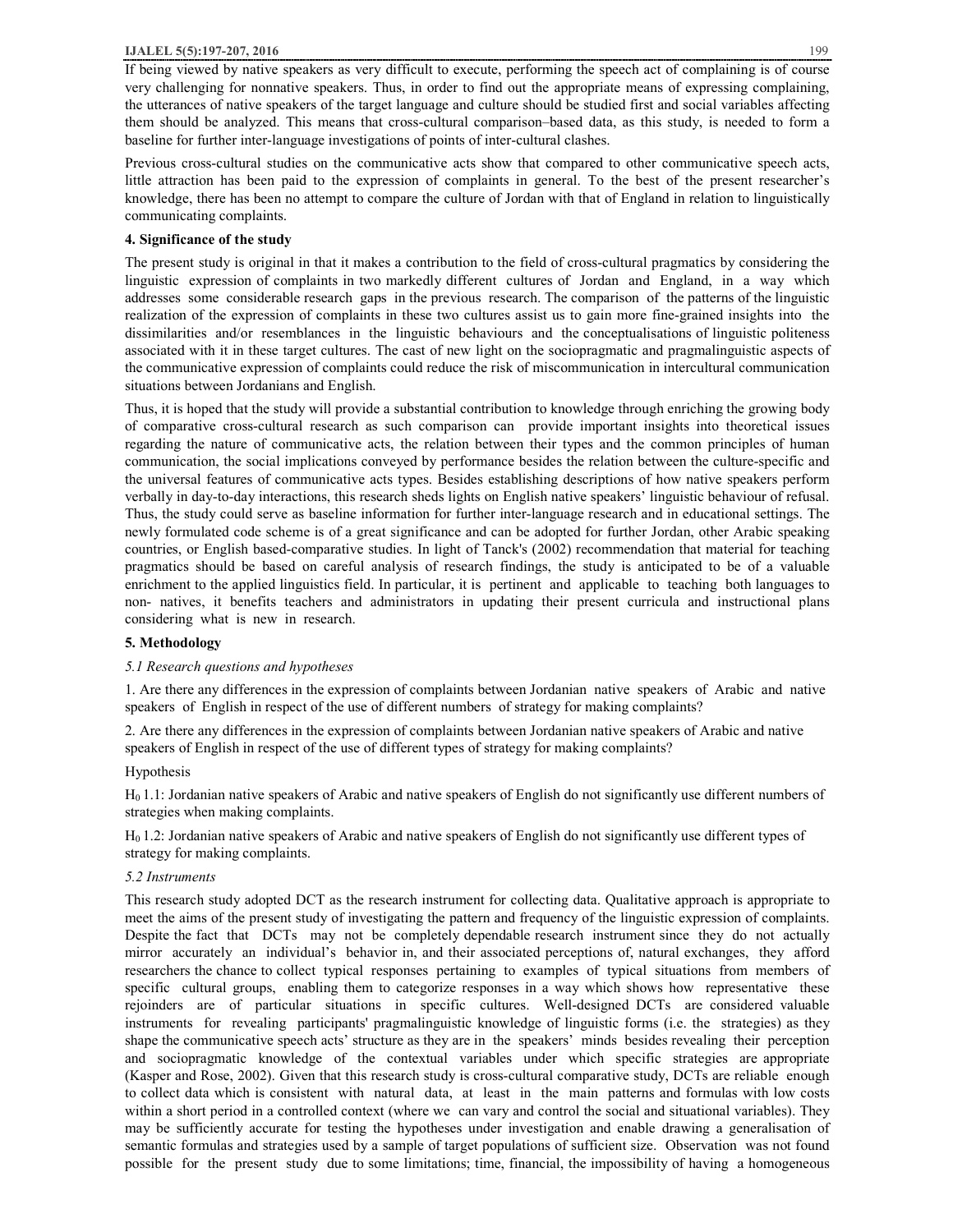### *5.3 Sample of the study*

The sample consisted of 70 participants who were selected randomly. Statistical analysis using T-test has been conducted to roll out significant differences as stated by Cresswell (2009). T-test was used to find out the comparison as there were one variable with two levels (culture; English and Jordanian). The significant differences were rolled out based on the means and standard deviations when the result was equal or less than ( $p< .05$ ). The respondents were relatively homogenous in terms of their cultural background (Jordanian native speakers of Arabic, British native speakers of English). They were all undergraduate students in Jordan and the United Kingdom from the scientific and Humanities branches excluding those majoring in English or Arabic, and cross-cultural studies. This is to reduce the impact of familiar with linguistic pragmatics on their responses.

### *5.4 Research design and framework*

This research is empirical and has some theoretical insights regarding politeness and cross-cultural communication. The systematic collection of the data involved both groups responding to the same set of social scenarios. The study consists of both descriptive (i.e. frequencies and percentages) and inferential statistics as a basis for analyzing the data regarding the difference of the realization of the linguistics expression of complaint from a cross-cultural perspective. The independent variables (i.e. the social and contextual variables of social status, social familiarity, and degree of imposition) were identified. To ensure a successful comparison of both cultures in the expression of complaints, it is necessary to compare similar situations regarding the degree of imposition, interlocutors' social status, and familiarity (Brown and Levinson, 1987:15).The number and type of strategy were also identified as the dependent variables to decide whether the differences between both groups are statistically significant. This necessitates classifying the complaints utterances used by speakers of the two languages in addition to identifying their semantic formulas used.

Theoretically, the present study is situated within (im) politeness research. Locher and Watts' relational work (2005), Spencer-Oatey (2008) are the synthesised theoretical discursive politeness framework adopted for analyzing the collected data Locher and Watts' (2005) abandon "any attempts to develop a universal, cross-culturally valid theory of politeness altogether" whereas Watts' (2003: 255) considers (im) politeness 'a part of the discursive social practice through which we create, reproduce and change our social worlds". There is no inherently polite or impolite linguistic behaviour (Watts, 2003 and Locher, 2006), rather what are generally used to index one polite communicative act and in one community, might be used to index a different one in another community. In other words, the linguistic utterances are open to various interpretations in particular situation.

The present study focuses on linguistic expressions used by speakers strategically to express relational work, negotiate face and express politeness in a fully contextualised situation which further reflects different socio-cultural values in both communities. Spencer-Oatey's (2000, 2008) concept of rapport management which accounted for my data well have been specifically utilized. Complaining could be a rapport sensitive communicative act without inevitably being viewed as intrinsically a face-threatening act as argued by Brown and Levinson (1987). This is because complaining may be expressed in a way that helps to establish, enhance or maintain smooth social relationships among people, rather than creating social problem. This means that relational work is achieved through creating and maintaining good social relationships. The present study also follows Terkourafi's approach/model of politeness in attempting to move beyond Brown and Levinson's work by concentrating on contextual variation. The account of politeness has been modeled around "frame-based" which is the participants' prior knowledge of contexts and the behaviour that can be politely applied in such settings (Terkourafi, 2005). In this model, politeness is equated with regularity - "politeness resides not in linguistic expressions themselves, but in the regularity of this co-occurrence [between linguistic expressions and a given context" (ibid: 248). Brown (2008) argues that the frame-based view offers an advantage in providing a mechanism whereby behaviour can be compared to societal norms without assuming or relying on pre-established prescriptive politeness norms such as in Brown and Levinson (1978) and Ide (1989), or rejecting them (Watts, 1989), rather it "acknowledges norms to the extent that these can be empirically observed" (Terkourafi, 2005: 247).

#### *5.5 Data analysis*

A new code scheme was devised in light of the previous well-known coding schemes (Olshtain and Weinbach, 1993; Trosborg, 1995, Rinnert and Nogami, 2006; Yian, 2008) in which every realisation pattern of the collected data fitted. Descriptive and statistical analyses were applied to the data. The frequencies and percentages of complaints strategies as part of the descriptive analysis were calculated in both languages using the Excel program which in turn explicates the respondents' preference of which complaints strategies to use according to which situation. The differences were analysed based on two dependent variables, namely the strategy's number and type. The analysis of the strategies' frequencies was conducted as follows: (a) the overall frequency of the strategies employed by Native Speakers of Arabic (NSsA) and Native Speakers of English (NSsE) in all situations (b) the overall total number of uses of each strategy in all the given situations. Furthermore, inferential statistics were conducted to roll out if there was a significant difference between the groups. In particular, T-test was used for conducting the comparison as there were one variable with two levels (culture; English and Jordanian). The significant differences were rolled out based on the means and standard deviations when the result is equal or less than  $(p< 0.05)$ . The measure of significance employed in this study is  $(p<.05)$ . In other words, if the p-value is less than or equal to the alpha  $(p<.05)$ , then the null hypothesis is rejected and we conclude that the result is statistically significant.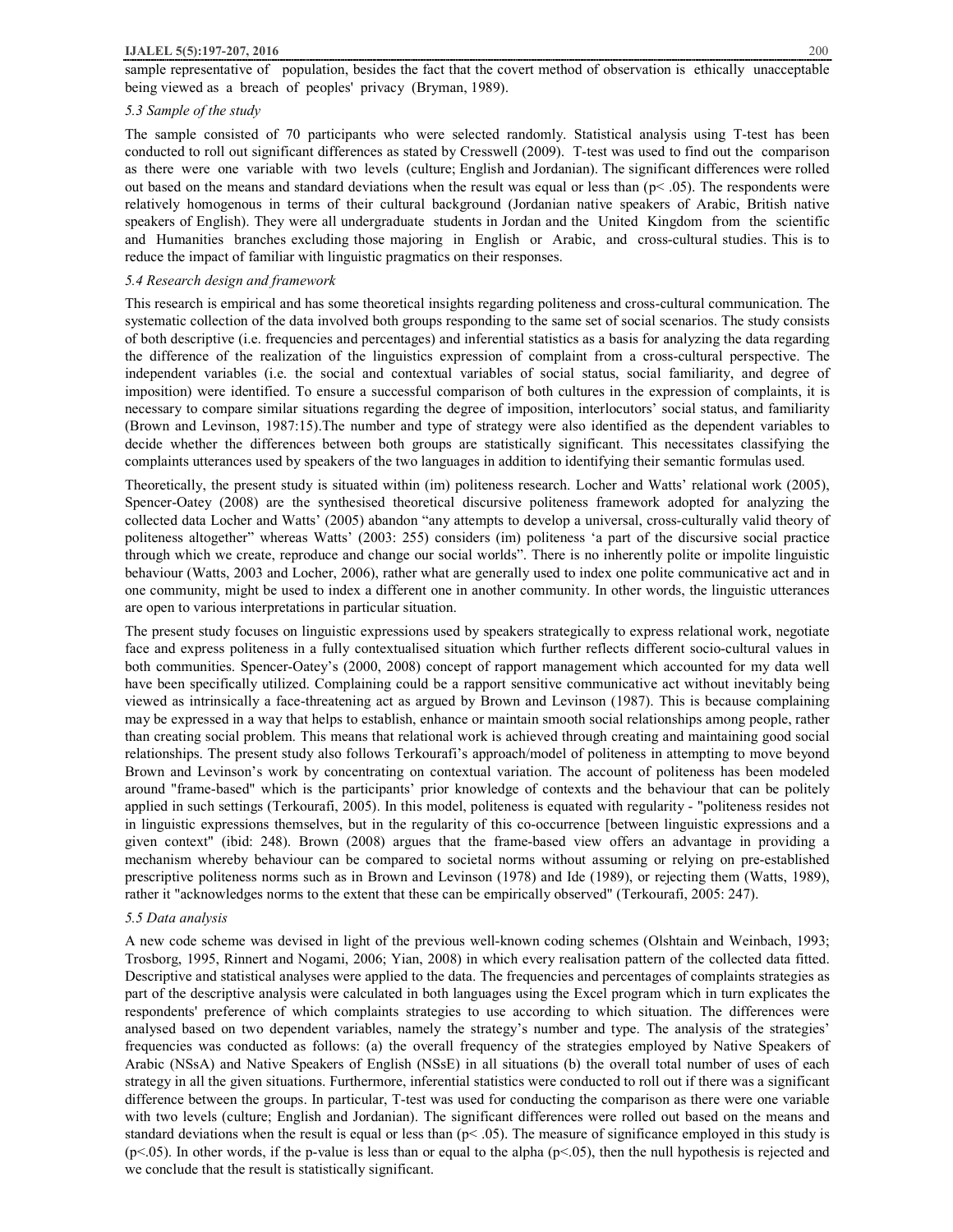# **6. Results and discussion**

The analysis of the data revealed that the participants resorted to use a variety of expressions for conveying complaints. This means that complaining can be viewed as a communicative act set rather than a single speech act. The analysis was carried out in light of two main points: level of directness and amount of mitigation. The responses showed that complaints are conveyed both directly and indirectly.

The data analysed can be classified into the following taxonomy:

### **Direct expression of complaints:**

*1. Expression of annoyance about the offensive event and person or disapproval at the violation* which does explicitly mention the complainable matter event.

English: "It won't be fair on the rest of us", "I'm trying studying for an exam but I can't concentrate". "I have to study another summer term because I trusted your judgment". "I'm not quite satisfied with it because I know I have put in the hours". "The way you have advertised this and its outcomes in reality are two completely different things", "Everything from the schedule to the organization of the practical elements on this trip has been an utter shame", "I didn't think that the organisation of the trip was very effective".

Arabic:

"انت .غیر مبالي ."careless are You"

"علامة غیر عادلة" ,"remark Unfair"

"انت مستشار اكادیمي فاشل " "consultant academic are You"

"this is cheating" " غش ھذا"

### *2. Direct threatening request to get the addressee to do something to redress the situation*

### English:

"You have to pay for the repair". "Could you please turn your music down?" "can anything be done to make the necessary changes?", "Can you please get it done now", "Hey there's a queue here get to the back of it". "I don't care you have to repair it or buy me a new one", "please call the university and explain that you will get the money tomorrow.", "Ideally I would like a remark", "Please would you review my report as I thought that I had worked really hard and effectively for the company?".

Arabic:

"Please, take your turn"."الدور على لوسمحت"

" راجع علامتي دكتور من فضلك""please ,mark my revise; "

اذا كان بالإمكان ألغي التقريرواعمل على روية عملي بصدق"""(f it is possible, cancel the report and try to assess me honestly"

": "لست وحدك بالعالم, احترم نفسك والاخرين 'You are not alone in this world, respect yourself and others' "

# *3. Accusing, and warning which further implies hearer's responsibility for it and potential sanctions against the addressee*

English:

"The next time, don't expect me to consult you".

"I could lose my place if it is not paid on time", "This is your mistake". "You really put me in a serious trouble". "It is your fault"

Arabic:

"هذه الشركات غير محترمه"; " these are un-respected companies"

"مسوول غیر شخص انت" ;you are an irresponsible person"

."I have lost money"; "خسرت مصاري على الفاضي"

"Do not blame me if they withdraw my schedule" ".الجدول سحبوا ادا لاتلوموني "

### *4. Immediate threat is expressed as a complaint when the speaker chooses to openly attack the addressee*

### English:

"If you don't finish the job today, I'll have to discuss it with the boss".

"I will take further undesired action", "Have you heard of the Trade Descriptions Act?", "I need this ASAP, my deadline is literally in half an hour".

Arabic:

, "I will withdraw the whole semester"."كامل الفصل سأسحب"

"I will complain to your boss about you"" عنك للمسوول سأشكي"

"ان اسجل الدوره و سوف تتحمل المسولية" "Will not register the course and you are responsible"

""الان سأضربك" ;I will hit you now"

"الك المصنع تركت," I have left the factory for you".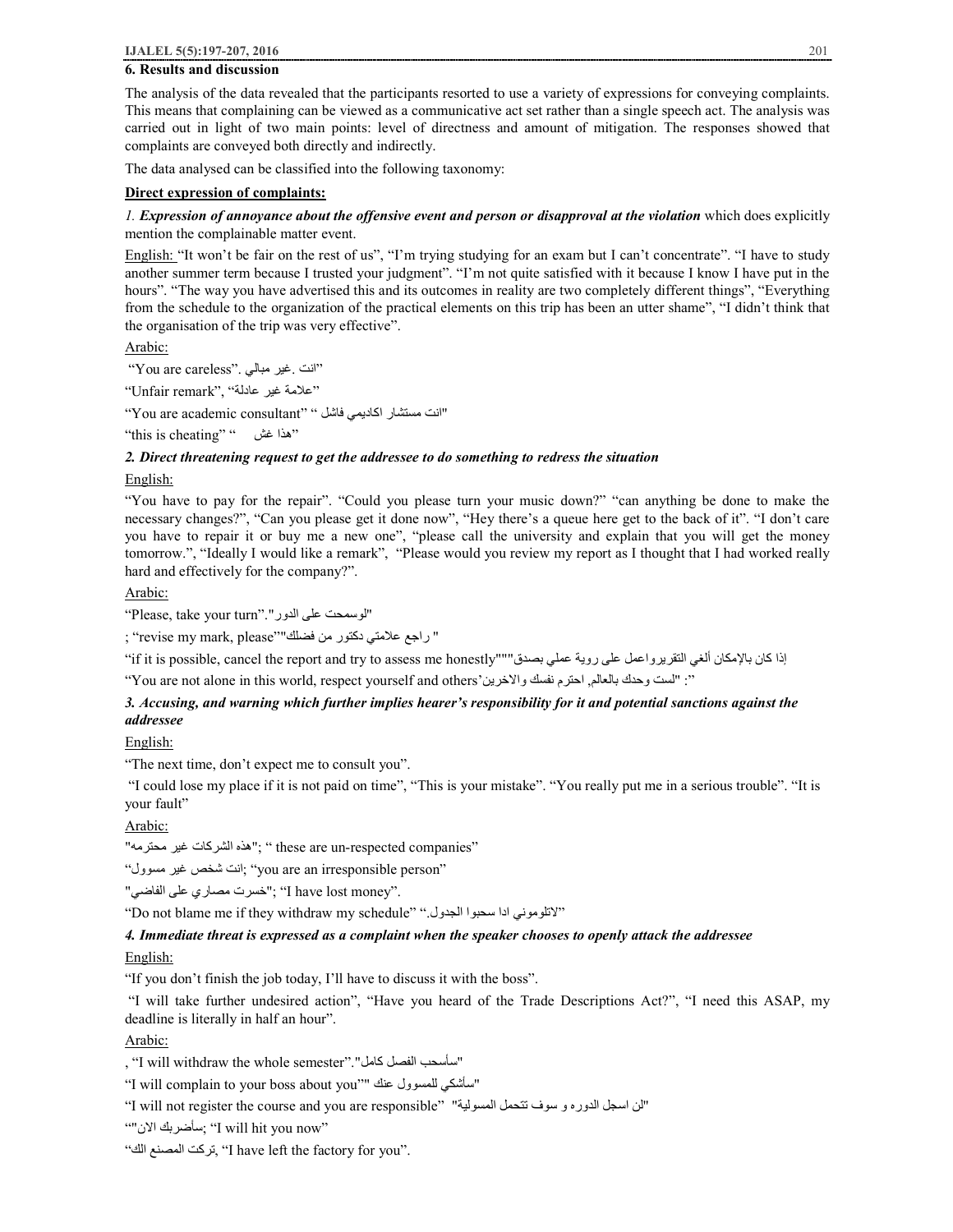# **Indirect expression of complaints:**

# *1. Opting out: Complete avoidance of mentioning the offensive action, event or person*

English:

"Nothing"

Arabic:

"لا اقول شي في مثل ھذا الموقف"."situation such in nothing say I"

"شيء اي لقول لاداعي" ;"No need to say anything"

# *2. Prayers and wishes*

Arabic:

حسبي الله ونعم الوكیل""sufficient is Allah"

"'May God forgive you"یسامحك الله '

"Thanks to Allah for everything "حال كل على الحمد "

تب آمل ان تعقل وتبطل ولدنة" ; " I wish you grow wise and stop childishness"

# *3. Advice*

### English:

"But in the future for other students, please note their circumstances",

"I advise you to become more organized in the future".

### Arabic:

" یجب ان تحافظ دائما على ما لایخصك""possessions' others keep always should you; "

"الصحك بالاعتناء بترتيب الرحلة في المرات القادمة" ; " I do advise you to take care in organizing a trip next time".

"'لازمكم شخص خبير"; "You are in need of an expert"

# *4. Irony*

" انفسكم مریحیین" , you made your self more comfortable".

"حاسبین البیت وصاحبه ع حسابكم"؛ "you considered the house and its owner on your expenses"

"یاشاطر انت الا مابحلھا" ;"no one except you, will solve it '

"we are very polite" انتم مودبین جدا"

# English:

Very nice friends!

Such a well-organized trip!

# Arabic:

"فھیم""clever; "

"علیھ اعتمد شخص افضل انت" ;"you are the best person whom I could account on".

# *5. Rejoinder that does not show any disapproval, i.e. lessening the impact of the action*

### English:

"Hi, I didn't mean to disturb you". "I'm sorry to be a bother", "I am sorry to trouble you".

### Arabic:

" "لاتھتم . ' "do not worry".

"للاحد ما في مشكلة". ", "no problem for Sunday",

" اخر وقت في منھا ساستفید و"," I will benefit from it some other time"

"ھم لاتوكل سیدي" ," Do not worry, Sir"

"you may hate something but it is good" ;عسى ان تكرهوا شي ويكون فيه خير ""

"شي ماصار فداكم عادي " ;"it is normal, it is for your sake, nothing happened".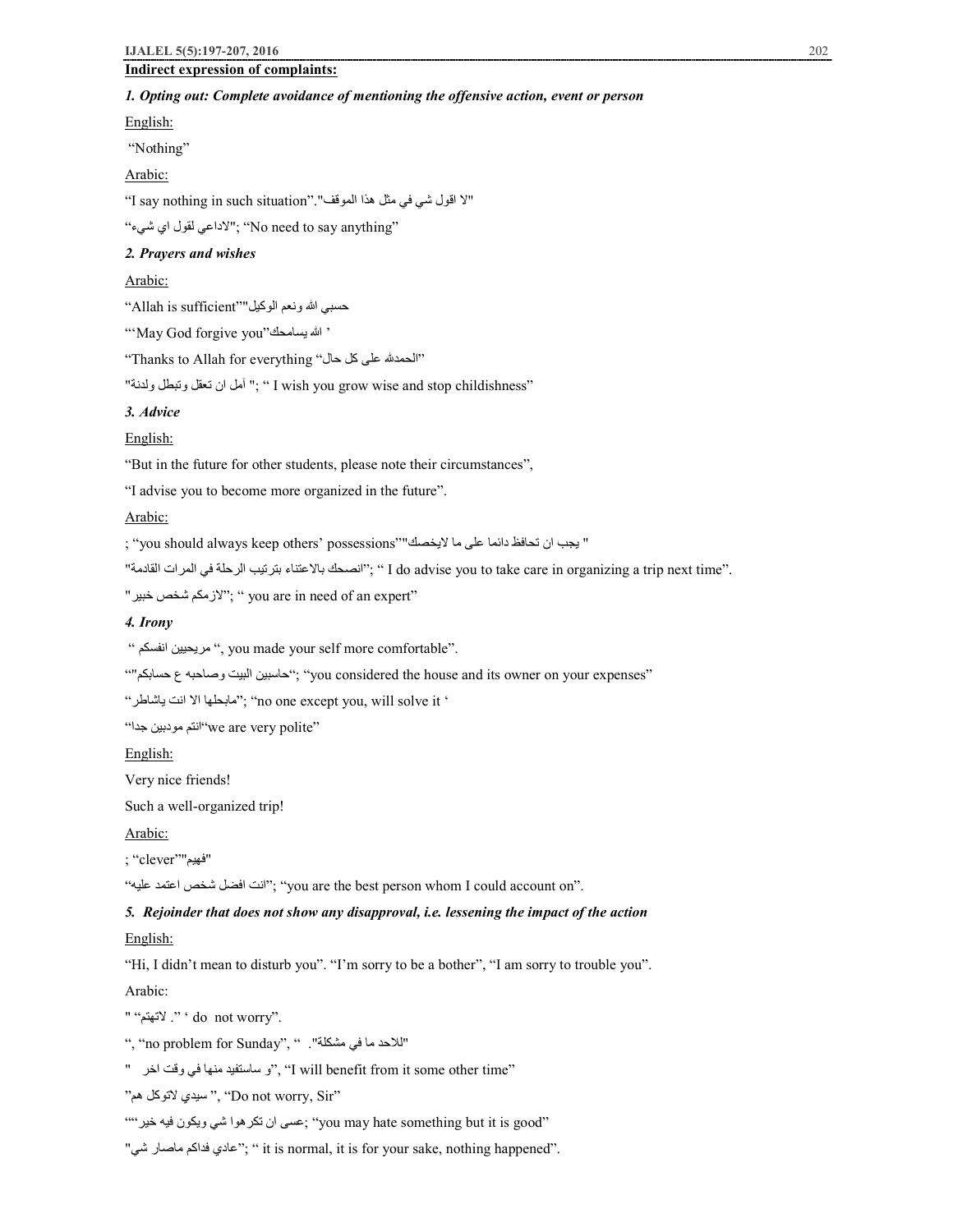# *6. Request for explanation and justification*

### English:

"Would you be able to help me by perhaps explaining why?", "What did I do that was unsatisfactory?", "Why have you given me an unfair report?" "I would like to discuss the report you have written about me".

### Arabic:

"Please, explain to me what my fault was'."غلطي شو تشرحلي ممكن لوسمحت " "

,f there is no inconvenience ";ممكن توضحلي لیش علامتي هیك""اذا مافیها از عاج

### *7. Exclamation:*

English:

"Oh my God!", "Gosh!"

Arabic:

": يالله!" Oh my God"

!'Uh God, unbelievable' ياالهي , غير معقول''

It seems that performing the speech act of complaint involves a variety of semantic strategies which vary in their degree of severity on the addressee's face. Though the results revealed that the English natives used more strategies for expressing their complaints compared to their Jordanian counterparts, no statistically significant differences were found between both native groups in the number of the strategies used. Figure 1 shows the distributions of the overall complaints strategy use by both groups. It is evident that English natives employed more strategies (438 semantic expressions) whereas the Jordanian participants utilized (429 semantic expressions) strategies in all social situations. This could be referred to the Jordanians' higher use of the opting out strategy compared to the English which prevent them from using any other supporting strategies. The data agree with Al-Omari (2008) in that the use of opting out could be considered a polite strategy by Arabs to avoid an imposition and confrontations that may possibly disturb their harmony with others. This sounds a possibly logical reason for cutting their conversation in confrontational situations short by using no complaints expressions which may sound as an effective face-threatening speech act.



Figure 1. Overall frequency of all strategies for NSsA and NSsE in all situations

Table 1 shows that there are no significant differences in number of strategies used for expressing complaints by both native groups in all the social situations as p-value was found (.404).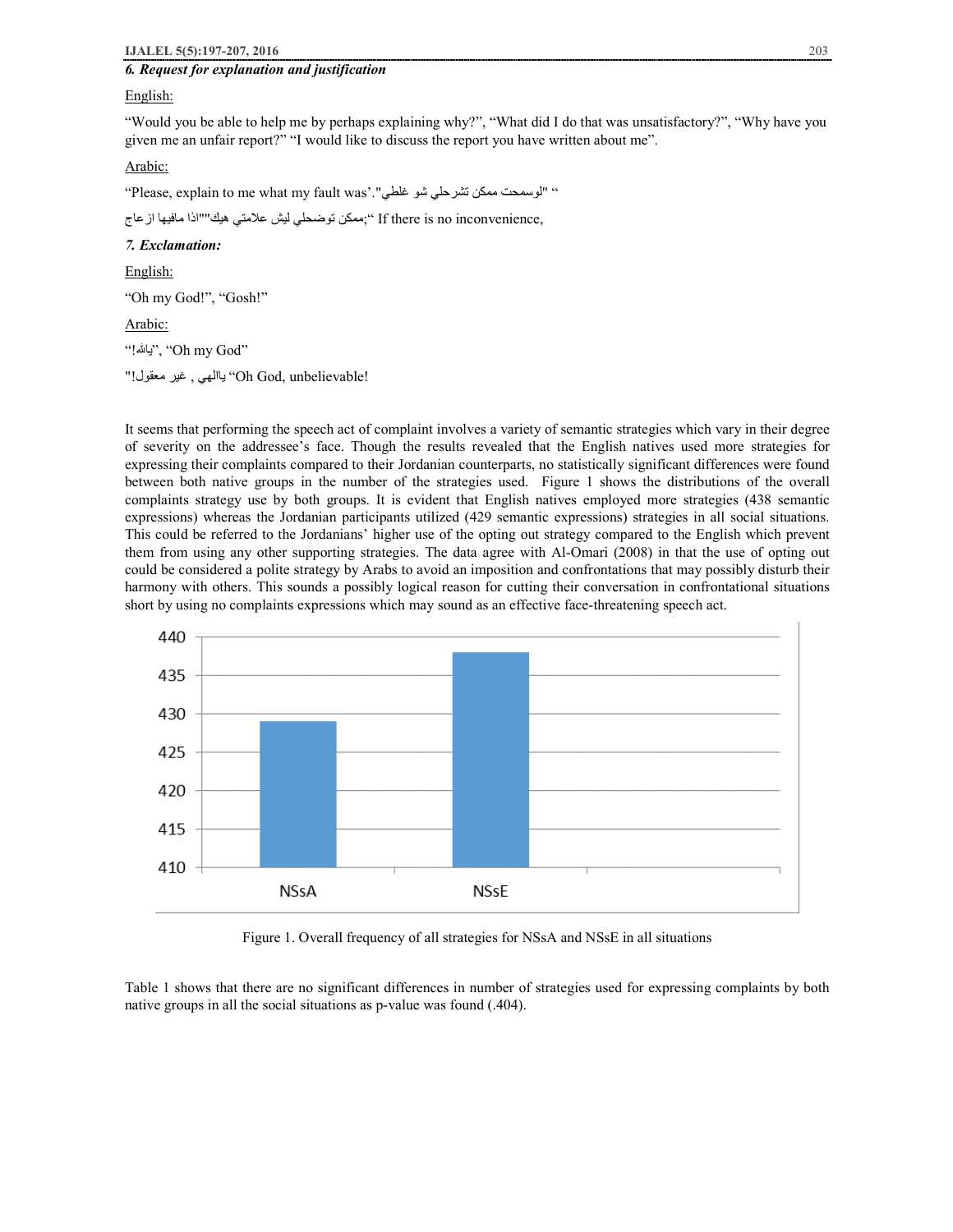| Table 1. T-test result of the differences in number of strategies used for expressing complaints by |
|-----------------------------------------------------------------------------------------------------|
| both native groups                                                                                  |

| No. of complaints<br>strategies | Equality of<br>Variances | Levene's Test for | t-test for Equality of Means |        |                       |                    |                          |                                                 |        |
|---------------------------------|--------------------------|-------------------|------------------------------|--------|-----------------------|--------------------|--------------------------|-------------------------------------------------|--------|
|                                 | F                        | Sig.              |                              | df     | $Sig. (2-$<br>tailed) | Mean<br>Difference | Std. Error<br>Difference | 95% Confidence<br>Interval of the<br>Difference |        |
|                                 |                          |                   |                              |        |                       |                    |                          | Lower                                           | Upper  |
| Equal variances<br>assumed      | 2.914                    | .092              | $-.840-$                     | 68     | .404                  | $-25714-$          | .30600                   | $-.86776-$                                      | .35348 |
| Equal variances<br>not assumed  |                          |                   | $-.840-$                     | 62.190 | .404                  | $-25714-$          | .30600                   | $-.86880-$                                      | .35451 |

With regard to the types of the complaining strategies both groups used, Figure 2 shows the tendency of the English participants to use more direct strategies than their Jordanian counterparts. They tended to use FTA expressions with explicit reference to the complainable matter and the person using the second person pronoun (i.e. you) mainly to instigate an action. The total number of strategies shows that the strategies of *expressing general annoyance or disapproval* (e.g. 'I think my grade was too low') and *direct redress request* (e.g. 'you have to pay it yourself'; "I would highly appreciate if you would reconsider my low grade' were the most employed strategies among all strategies. The least employed strategies by both groups were *giving advice* (e.g. "I see you have to be more organized in the coming trips") and *irony* ('a very amazing trip!'). This finding is not in congruence with Olshtain and Weinbach (1987: 203) who conclude that there is a "distinct bulging in the center and lessening of usage at the two extremes of the scale". They found that speakers favor the use of disapproval, complaints, and accusation, which are situated at the center of the directness scale, below the level of reproach and threat, which are positioned at the extreme ends of the scale. With regard to direct redress request, the analysed expressions can be classified, adopting Chen, et.al.(2011) and Blum-Kulka et.al. (1989) into hedged preformative, i.e. "Utterance whose illocutionary verb expressing the requisite intention is modified by modal verb", such as: "I would like you to revise my mark" and want statement "i.e. the utterances which express the speaker's desire for the hearer to carry out the act", such as: "I want you to respect yourself and others" (Blum-Kulka, et al. 1989: 18). It could be argued that hedged performative linguistic form sounds more polite as it reflects the value of solidarity politeness and politeness through facial expression. However, differences of how interlocutors perceive these two strategies whether as polite or impolite depend largely on the context including their social relationship.



Figure 2. Complaining strategies

English employed *accusing and warning* (e.g. "I warn you to stop such bad behavior" as well as *exclamation* ('e.g. what have you done?! '' ) more than Jordanians) e.g.(!ماھذا؟ (

In addition, the strategy of *immediate threat* was approximately used by both groups the same (e.g. "take care and get ""دبرحالك وخلصھا الان" ,"now out yourself

,";I will not deal with you anymore""الان ساوبخك "I will reprimand you now"; "

This may imply the inclination of English to be more frank in conveying their complaints.

"I say nothing"),"شي لاأقول On the other hand, Jordanians tend to opt out (e.g.

Allahmake me patient" ), give advice (e.g. ا"may",یصبرني employ prayer (e.g. لازم " ;your affairs need to be more organized next time");"اتنظموا اموركم اكثر بالمرات القادمة

use a rejoinder that does not show explicit disapproval and dissatisfaction (e.g.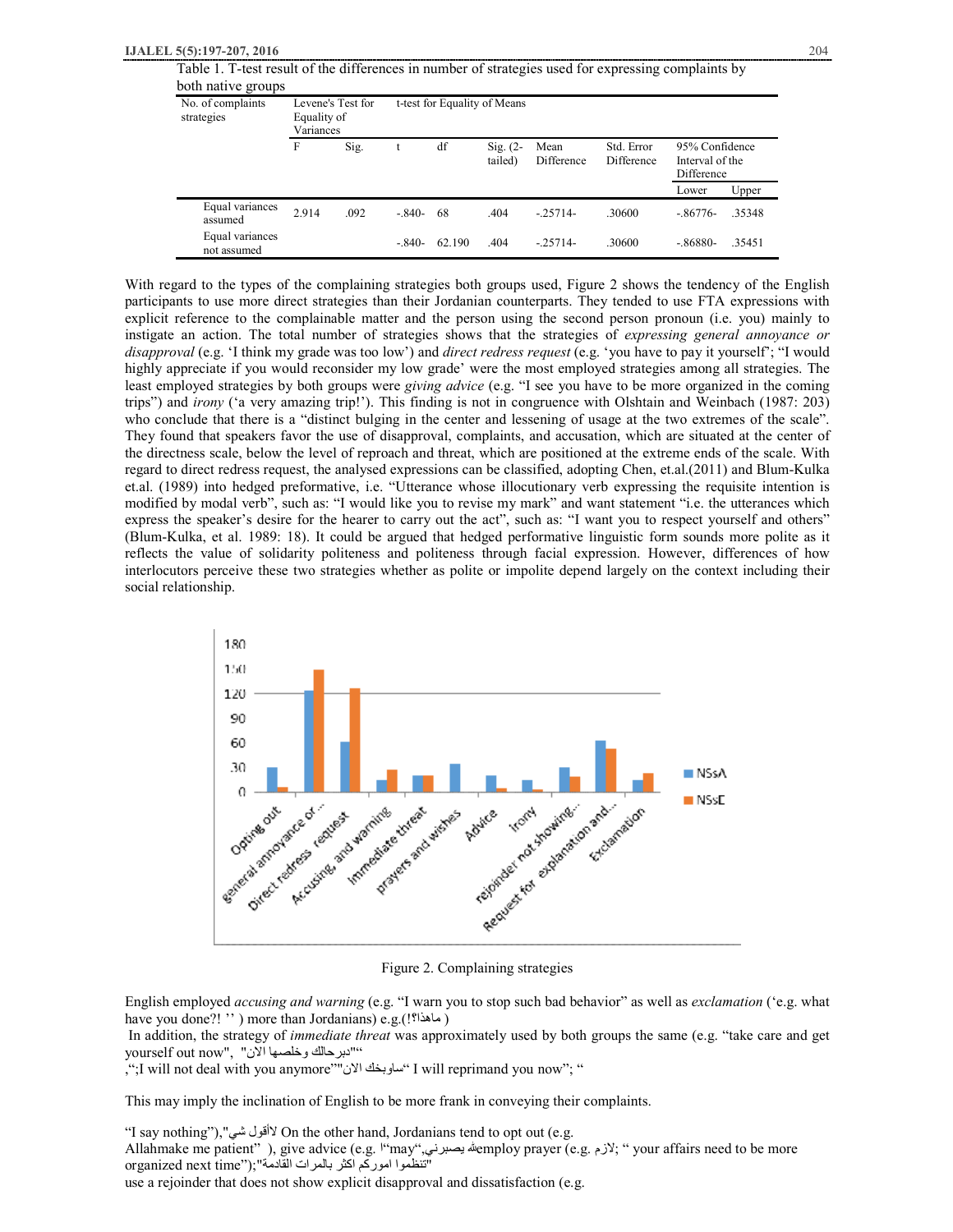", "it is not important, many of such issues happen"; "مُثیر من هذه الامور تحدث مش مهم", "it is not important, many of such issues happen",

"request for explanation and justification more than their English counterparts(e.g.

"; "explain to me how this happened".ھیك صار كیف فھمني "

This may indicate the tendency of Jordanians to be indirect in conveying their complaints. Table 2 shows significant differences in the use of certain semantic strategies for expressing complaints by both groups in all the social situations. Significant differences were found in employing the strategy of opting out (p< .000), expressing general annoyance and disapproval (p< .029), direct request for repair (p< .000), giving advice (p< .000), irony (p< .003), a rejoinder that does not show any disapproval (p< .004), in conveying their complaints. Both groups are statistically indistinguishable in their use of "accusing and warning", "immediate threat", "request for explanation" and "exclamation".

Table 2. T-test results of the significant differences in the use of semantic strategies for expressing complaints by both groups

|            |                                |        | Levene's Test for            | -test for Equality of Means |                        |                       |                    |                          |                                              |             |
|------------|--------------------------------|--------|------------------------------|-----------------------------|------------------------|-----------------------|--------------------|--------------------------|----------------------------------------------|-------------|
|            |                                |        | <b>Equality of Variances</b> |                             |                        |                       |                    |                          |                                              |             |
|            |                                | F      | Sig.                         | t                           | $\mathrm{d}\mathbf{f}$ | Sig. $(2-$<br>tailed) | Mean<br>Difference | Std. Error<br>Difference | 95% Confidence Interval of<br>the Difference |             |
|            |                                |        |                              |                             |                        |                       |                    |                          | Lower                                        | Upper       |
| Opting out | Equal variances<br>assumed     | 1.957  | .166                         | 6.056                       | 68                     | .000                  | .68571             | .11323                   | .45977                                       | .91166      |
|            | Equal variances<br>not assumed |        |                              | 6.056                       | 60.643                 | .000                  | .68571             | .11323                   | .45927                                       | .91216      |
| annoyan    | Equal variances<br>assumed     | 3.907  | .052                         | $-2.228-$                   | 68                     | .029                  | $-.57143-$         | .25649                   | $-1.08324-$                                  | $-.05961-$  |
|            | Equal variances<br>not assumed |        |                              | $-2.228-$                   | 65.273                 | .029                  | $-.57143-$         | .25649                   | $-1.08363-$                                  | $-.05923-$  |
| request    | Equal variances<br>assumed     | 55.277 | .000                         | $-7.869-$                   | 68                     | .000                  | $-1.88571-$        | .23965                   | $-2.36392-$                                  | $-1.40750-$ |
|            | Equal variances<br>not assumed |        |                              | $-7.869-$                   | 48.807                 | .000                  | $-1.88571-$        | .23965                   | $-2.36735-$                                  | $-1.40408-$ |
| accusing   | Equal variances<br>assumed     | .922   | .340                         | $-488-$                     | 68                     | .627                  | $-11429-$          | .23397                   | $-58117-$                                    | .35259      |
|            | Equal variances<br>not assumed |        |                              | $-488-$                     | 67.932                 | .627                  | $-11429-$          | .23397                   | $-58117-$                                    | .35260      |
| threat     | Equal variances<br>assumed     | .000   | 1.000                        | .000                        | 68                     | 1.000                 | .00000             | .11882                   | $-23710-$                                    | .23710      |
|            | Equal variances<br>not assumed |        |                              | .000                        | 68.000                 | 1.000                 | .00000             | .11882                   | $-23710-$                                    | .23710      |
| advice     | Equal variances<br>assumed     | 30.222 | .000                         | 4.123                       | 68                     | .000                  | .42857             | .10394                   | .22115                                       | .63599      |
|            | Equal variances<br>not assumed |        |                              | 4.123                       | 61.200                 | .000                  | .42857             | .10394                   | .22074                                       | .63641      |
| irony      | Equal variances<br>assumed     | 43.033 | .000                         | 3.115                       | 68                     | .003                  | .31429             | .10090                   | .11295                                       | .51562      |
|            | Equal variances<br>not assumed |        |                              | 3.115                       | 58.005                 | .003                  | .31429             | .10090                   | .11232                                       | .51625      |
| nodisap    | Equal variances<br>assumed     | 33.428 | .000                         | 3.010                       | 68                     | .004                  | .31429             | .10440                   | .10595                                       | .52262      |
|            | Equal variances<br>not assumed |        |                              | 3.010                       | 60.983                 | .004                  | .31429             | .10440                   | .10551                                       | .52306      |
| explain    | Equal variances<br>assumed     | 46.878 | .000                         | 1.090                       | 68                     | .280                  | .25714             | .23601                   | $-.21381-$                                   | .72810      |
|            | Equal variances<br>not assumed |        |                              | 1.090                       | 47.803                 | .281                  | .25714             | .23601                   | $-21744-$                                    | .73173      |
| exclam     | Equal variances<br>assumed     | 38.017 | .000                         | $-1.108-$                   | 68                     | .272                  | $-.20000-$         | .18044                   | $-.56005-$                                   | .16005      |
|            | Equal variances<br>not assumed |        |                              | $-1.108-$                   | 51.875                 | .273                  | $-.20000-$         | .18044                   | $-.56209-$                                   | .16209      |

The findings suggest that cultural variation in conveying complaints is due to the high degree of sensitivity to the interplay of several social and contextual variables. Such differences were analyzed considering the variation of the choice of the type of complaint strategy in light of an interplay between some social and contextual factors. In other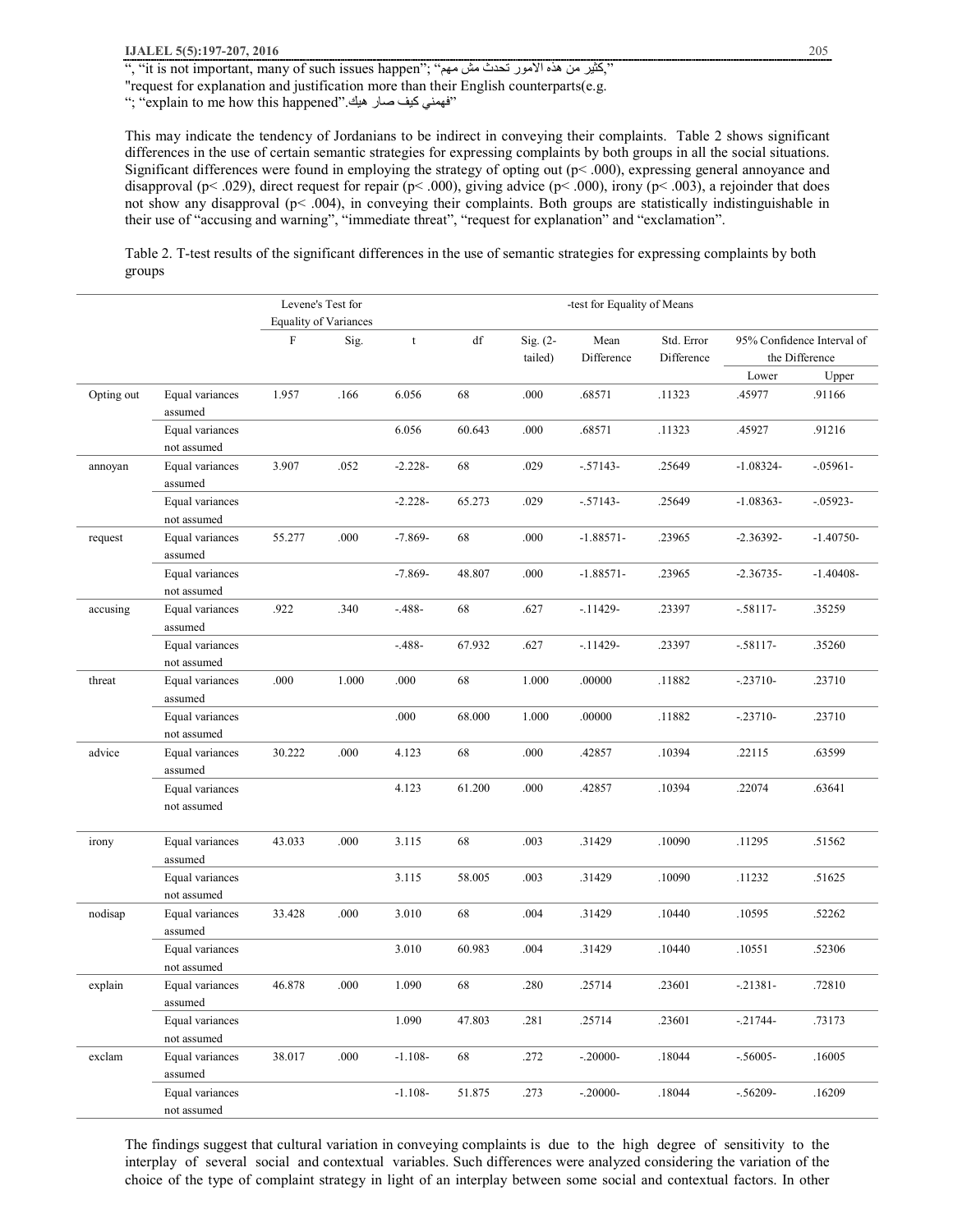words, the data revealed that the English participants were more direct in most of the situations than their Jordanian counterparts who resort more to opting out strategy, giving advice and using a rejoinder that does not show any disapproval toward in-group interlocutors (i.e. family, friends etc.) and out-group interlocutors of a high social status (i.e. complaining to a professor)and more direct strategies when to complaining to out-group interlocutors of low social familiarity and low social status (i.e. stranger, administrator). This could be ascribed to the strong social ties between the Jordanian society members (i.e. brothers and sisters) and the significance of the social status being described as a stratified society (Al-Khatib, 2001). The high use of prayers by Jordanian participants compared to their British counterparts could be ascribed to the impact of religion on language use (i.e. the strong belief in Allah).

The data were also analyzed in light of amount of mitigation. It was found that Jordanians used more opening formulae such as greeting "AsslamoAlycom; Hello" besides the address terms such as "Sir, dear, brother" and establishing and explaining the context (e.g. الاثنین یوم مشروع من نسخ سبعة عمل طلب لقد";"I placed an order for 7 copies of my project on Monday" compared to their British counterparts who used more softeners and mitigations such as excusing self for imposition (e.g. Excuse me for interrupting you, please, I wonder…., you could…, I think you should'. The use of lots of mitigations and expressions of complaints particularly the indirect expressions (i.e. opting out, rejoinder that lessens the impact of the action, giving advice) could very often have been caused by their desire to be cautious considering the various social and contextual variables. Thus, it could be argued that expressing mitigated complaints may not be viewed as intrinsically face-threatening acts rather it may be claimed that expressing complaints should be viewed as a way of establishing and sustaining social relationships as opposed to Brown and Levinson's (1987) claim. They may function as a kind of phatic communion that helps promoting solidarity between the interlocutors (i.e. complainer and complainee). Thus, the data is in line Olshtain and Weinbach (1993) and Trosborg (1995) who found that making a complaint serves two major purposes; besides expressing negative attitudes including frustration or disapproval toward the bad action executed by the complainee, it also helps the complainee to refrain from the bad behaviours or to reimburse for the damages he/she has caused. This could explain the use of both direct and indirect expressions of complaints simultaneously sometimes in the same situations. The order in which the components of the expression of complaints are performed could also reveal some variation and significant implications for future research.

The findings also support Bardovi-Harlig and Griffin (2005) in asserting that although people from cultures and speaking different languages may employ somehow similar types of strategies for realizing the communicative act of complaining, what counts as appropriate expression of complaints in certain situation and in specific speech community varies from culture to culture. The finding also lends support to Yu's results that the strategy preferences of the speakers are subject to "a culture's ethos and its own specific way of speaking" (2003: 1704). This is because cultural values and believes are often reflected in the content represented by a certain strategy. Based on the data, it could be argued that through using more direct complaints expressions, the English participants asserts the notion of social equality where social power has less impact. In contrast, the stress of the Jordanian participants on the use of more indirect various complaints expressions depending on the social status of the interlocutor could indicate that the social power variable may be an overriding influence in Jordanian society.

The results may point to the difficulties that nonnative speakers may face when complaining about an issue to naive speakers. In other words, speakers of different cultures are observed to unintentionally bring into communications some culture-associated assumptions, norms and pragmatic rules (i.e. pragmatic transfer), which is probably the source of unintended impressions, which in turn may lead to un-favored results (i.e. communication misjudgment, cultural conflicts; pragmatic failure).Accordingly, the findings of this research study may serve as guidance for teaching English as a second language to British English and Jordanian Arabic speakers. It also suggests that it is necessary for language teachers and learners to be fully aware of the cultural differences between English and Jordanian's expression of complaints.

### **7. Conclusion and recommendation**

The study revealed cross-cultural difference in the types of expressions used for conveying complaints by both British English and Jordanian Arabic speakers. Whereas British English tended to use more expressions of general annoyance and disapproval, request for direct repair, as well as accusation and threat, the use of opting out, prayers and advice were the characteristics of the Jordanian Arabic speakers' expression of complaints. The differences were analyzed considering the interplay between cultural, social and contextual variables.

In order to verify and generalize these findings, this research can be replicated by conducting a study on a large sample and some other different social situations. The data of this study was based only on written elicited data i.e. it only represented what the participants would say in a particular situation. Thus, more authentic contexts –based studies are needed to make more certain conclusions about the communication of complaint in Jordan and England. More studies are needed to investigate the impact of some other social variables (i.e. age, gender and socio-economic backgrounds of interlocutors). Pragmatic transfer, as it applies to complaining by Jordanian English learners, needs to be investigated further.

### **References**

Al-Ali, M. and Alawneh, R. (2010). Linguistic mitigating devices in American and Jordanian students' requests. *Intercultural Pragmatics,* 7(2), 311-339.